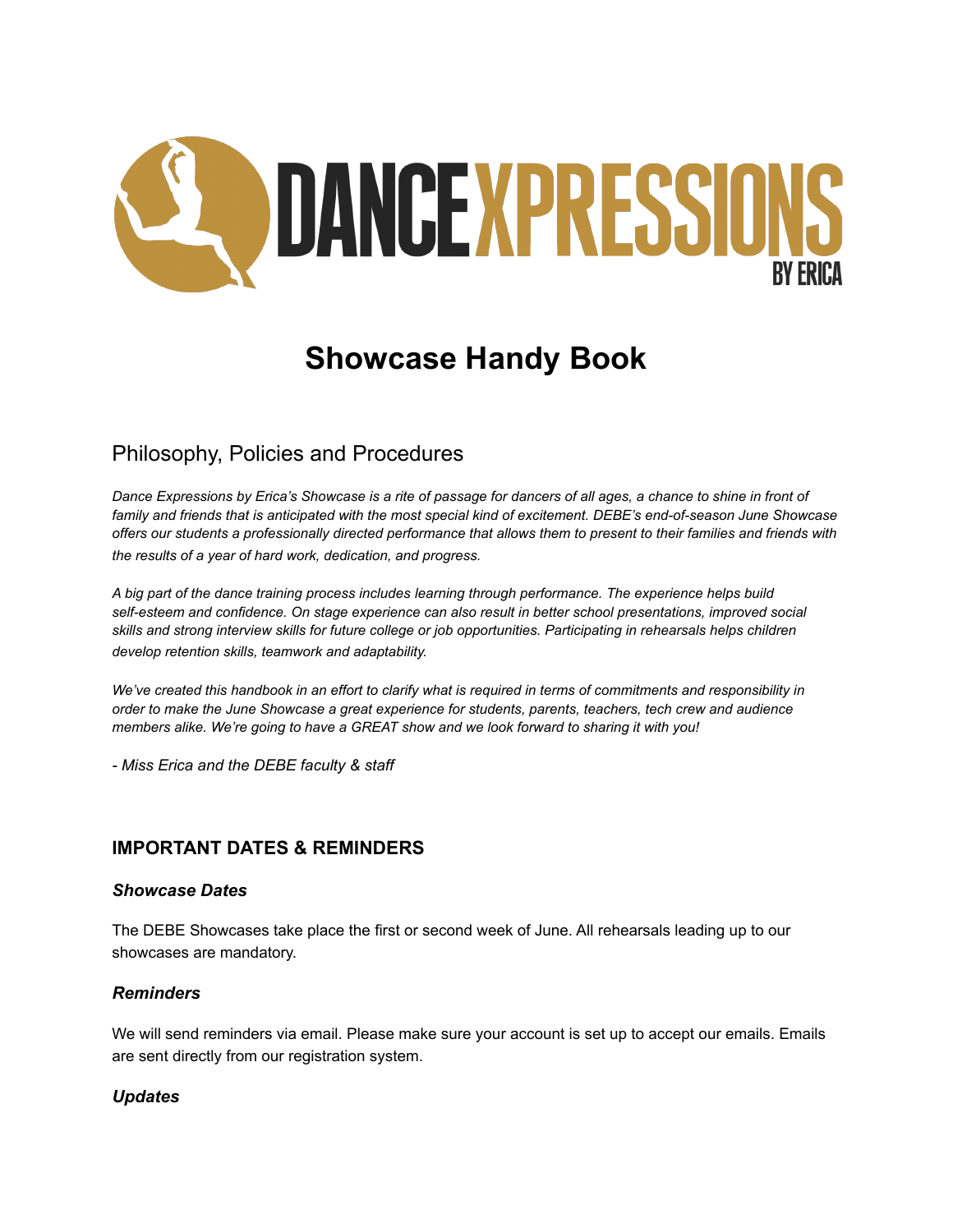As the season progresses, additional Showcase information or updates will be published in additional email communications as needed. Make it your responsibility to keep abreast of this important information. It's a team effort; students, parents, teachers and the directors are key players in the show's success!

#### *Home Practice*

Students are encouraged to practice their choreography on a regular basis. Each routine will be uploaded to a dropbox link that will be shared with each student.

## **SHOWCASE TICKETS**

#### *Ticket Sales Procedure & Policies*

Each family will receive 4 tickets with their performance fee. This procedure is to ensure each family has enough show tickets for their dancer's fan club. If you do not need 4 tickets, you are more than welcome to sell them to those that will need more than 4. Tickets will be sold to the public beginning May  $1_{st}$  at the DEBE location (depending on capacity limits). We will also sell tickets at stage rehearsal and at the door of the showcases. Tickets are \$12 each before Show Day. Tickets are \$15 at-the-door. This will depend on the capacity limits. There are no discounted tickets for children. If the child will be sitting on a parent's lap for the showcase, they will not need a ticket. Anyone using a seat will need a ticket. Our DEBE dancers do not need to purchase a ticket.

## **COSTUMES, TIGHTS, SHOES, HAIR & MAKE UP**

#### *Costumes*

We spend many hours determining the right costumes for each class. They are always age-appropriate and of the highest quality possible. Costumes include accessories, but not tights or shoes. Costumes are distributed as they arrive to the studio; usually in January or February. Costumes come from a variety of manufacturers, so students with multiple costumes may not receive all of their costumes at the same time. To ensure that there are no costume problems, students should not wear their costumes prior to their photo session or showcase performance.

Although rare, alterations and/or exchanges are sometimes needed. DEBE will also exchange costume sizes within one week of distribution at no cost to you, if returned in its original packaging. After that week, there may be additional shipping/handling fees and /or limited availability.

## *Tights & Shoes*

To ensure that there are no discrepancies in color and style, students wear special dance tights (not nylons) and specific shoes for their performance. These items are available from our DEBE Boutique. A list with specific tights colors and a reminder of required shoes will be published over Winter Break. The Costume Look Book can be found on our website and posted at the studio.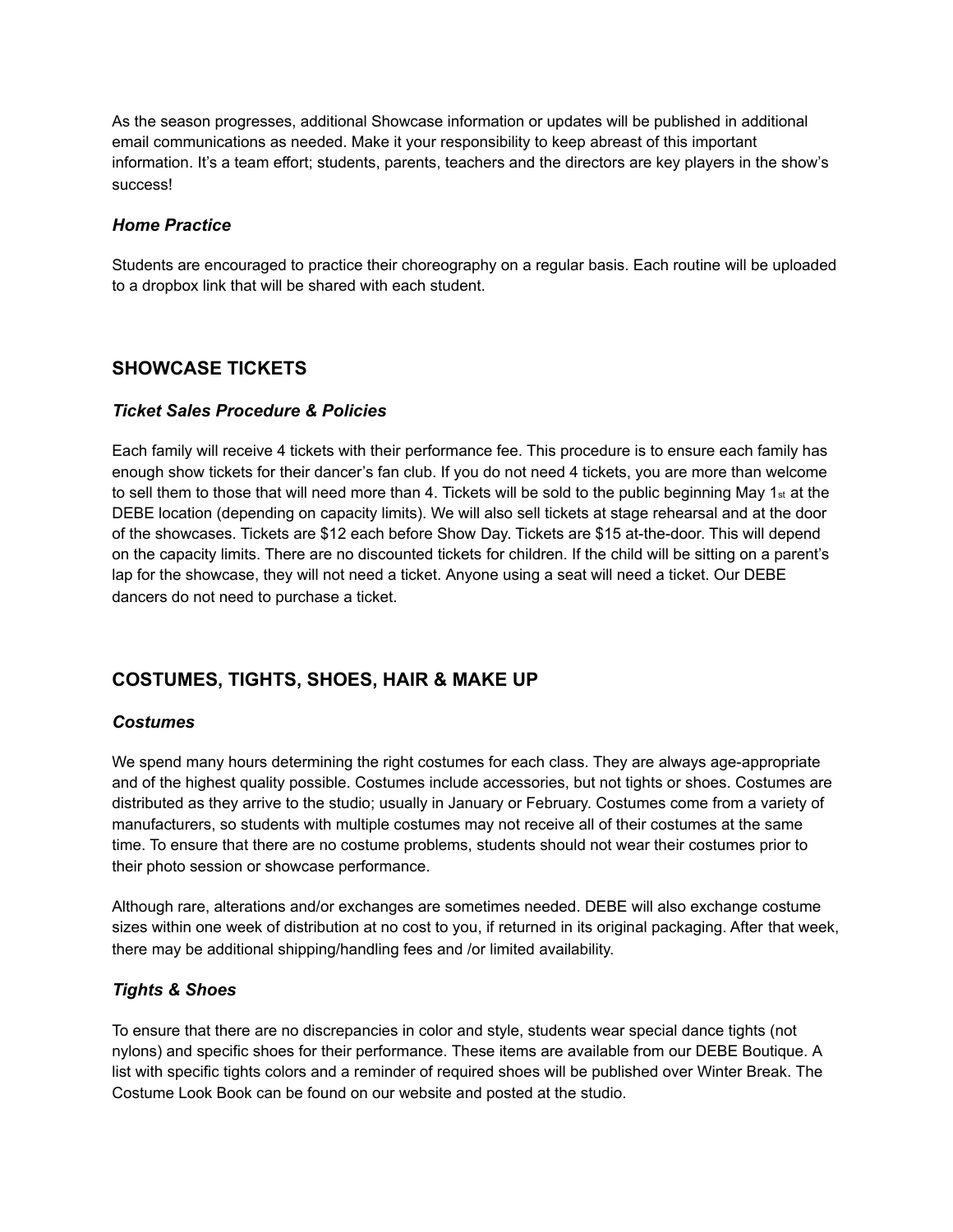#### *Hair & Makeup*

Stage lights are very bright and can wash out special facial features of your child . In order to see every dancer's sparkling eyes and smile, girls do wear makeup for the Showcase. Uniform hairstyles are also required.

Please check the costume look book for any information. Please see your teacher for suggestions if you have short hair.

## **ROUTINES**

Routines are carefully choreographed by your child's instructor and approved by the director on or before the March 1st deadline. Routines may be adjusted at this time to accommodate the groups' needs. Song choice and concepts are at the choreographer's discretion and approved by the director.

## **STAGE REHEARSAL**

Due to covid, we will be having in-studio rehearsals the day before your showcase day. We will run the exact schedule/timeline as the showcase line up.Your child may leave when they are finished.

Participation in the Stage Rehearsal is **MANDATORY**. The Stage Rehearsal allows the students to become familiar with the theater and feel comfortable with their performance and being onstage. Lighting, music cues, entrances, exits, formations, and all other logistics are rehearsed so the students have the best experience possible on stage.

Our rehearsals are long, but mostly relaxed, organized and timely. All rehearsals are stage rehearsals. Stage rehearsals are not dress rehearsals. Dancers are not to wear their costumes. Students should arrive with hair and makeup done. Once you are done rehearsing, you may leave. However, it is always fun to stay for a while with your child and watch quietly from the back of the theater so they can see other groups rehearse. You can find your assigned rehearsal time in the newsletters or in your email. Videotaping and photography is allowed at the Stage Rehearsal, but not at the Showcases.

## *Dressing-Room Etiquette*

Students are reminded to respect other students' space and property in the dressing rooms. The students will spend more time in the dressing rooms than onstage, so keeping these areas organized and clean is important. A parent "pep talk" in this department goes a long way in preventing lost shoes and accessories. Only water is allowed in the dressing rooms. Drinking fountains are located nearby. Please limit snacks to portable, non-messy ones such as fruit snacks. Dancers are reminded not to go into the theater or lobby areas in costume before, during or after the shows. Dancers are able to join the audience after their final performance.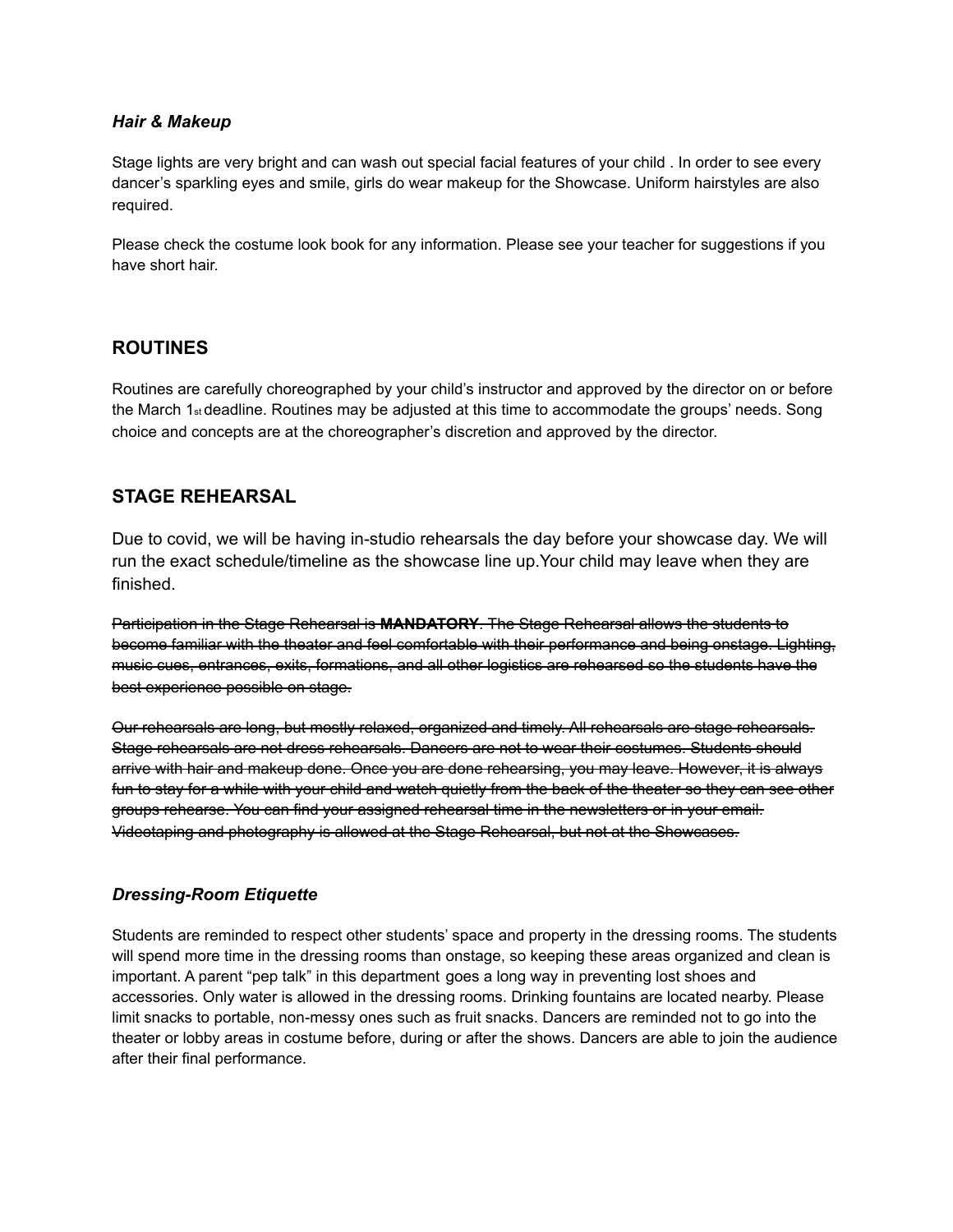## *Grand Finale*

Due to covid, we will not have a Finale this season.

The finale is rehearsed on Saturdays in May. We encourage all of our dancers, tiny to grads, to participate in our Finale. It's a great experience for everyone and always a fan favorite. The Finale shirt and practice time is included in the Performance package fee. Hair and make up during the finale performance is your choice, no shoes are required and dancers are to wear their finale shirt & black shorts. Finale shirts will be distributed at stage rehearsal.

## **STUDENT DROP-OFF AND PICK UP**

#### *Dress Rehearsal Arrival and Dismissal*

Due to covid, parents will drop their child off and pick them up outside of the building. If your child is under 6, one parent or guardian may accompany them into the studio. Students may leave when they are finished with their routines.

A parent or guardian will bring their dancer to the registration table in front of the dressing rooms upon arrival, where they will be checked in and placed under the supervision of their teachers. Please be on time! All students will sit with their class, by row, on the left side of the theater. When a class has completed its time on stage, the teacher will take the class to the side hallway to be checked out to a familiar face if they are finished for the day. If the dancer has another routine, they will be taken back in to the auditorium by a helper to sit with their class. Please be sure to send a note with any guardian that your child's teacher may not recognize. Debut Dancers and Baby Ballet parents will come down the aisles to take their dancer directly for the stage. Dancers will receive their Finale shirt and pre-ordered Yearbook at check in. Tickets and Yearbooks will be available for purchase at this time as well.

## *Showcase Arrival and Dismissal*

Parents should bring their children to the dressing room area located down the long hall to the left.. They will be signed in by a parent/guardian at the check in/out table and placed under the supervision of their teachers for the length of the performance. Parents are permitted into dressing rooms for changing purposes. We will stream the showcase on TVs. Dressing rooms will be stocked with various activities. Parents may pick their child up directly following their last performance or we can keep them in the dressing room until the end of the show. They will need signed out at the check in/out table. Debut Dancers and Tippy Toes dancers will be picked up directly from the stage following their performance. (Parents will bring their flowers to their child at this special moment.) We regret that we cannot accommodate backstage visits during the show. Please arrive 30 minutes before the start of your Showcase!